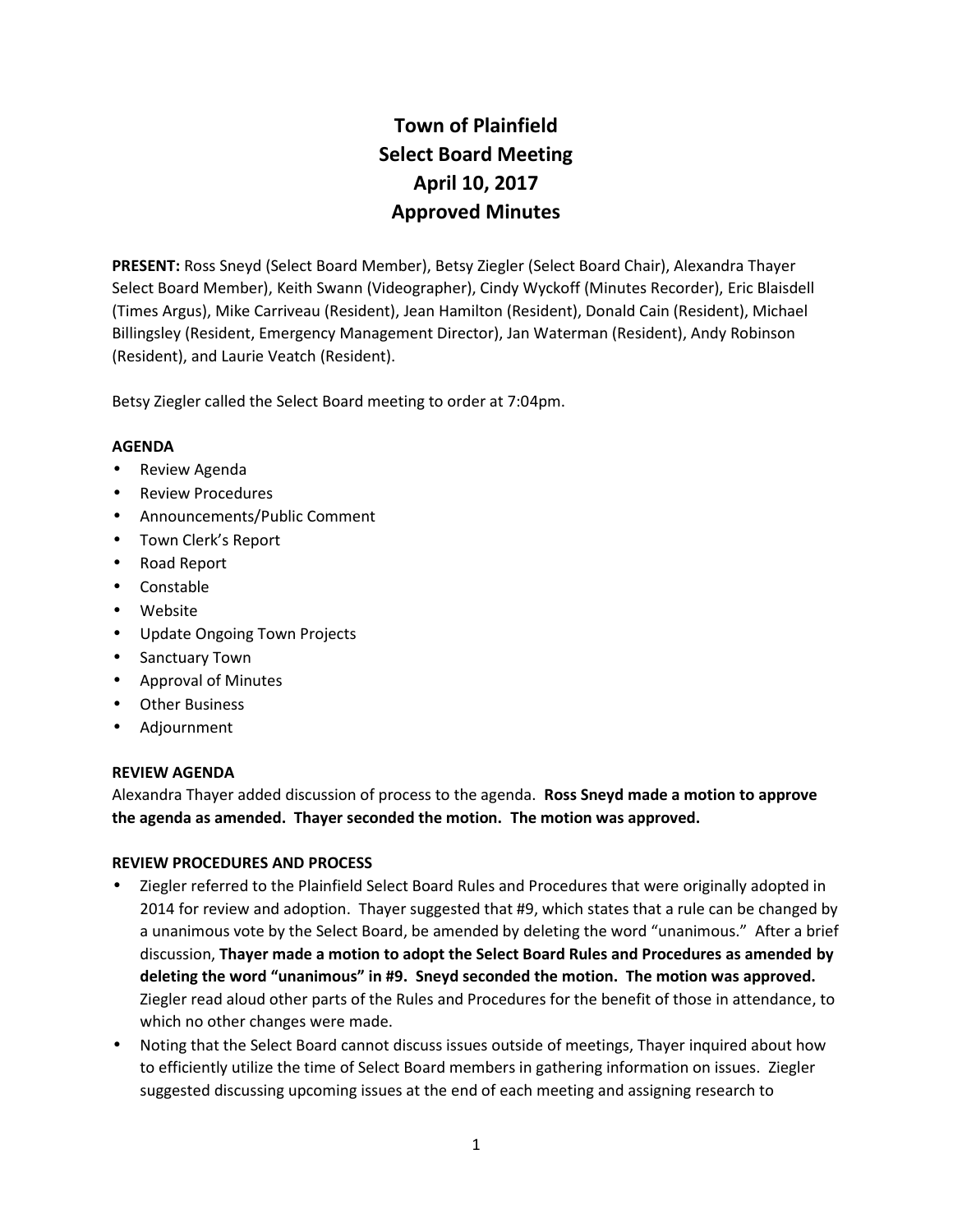designated members. Sneyd noted that documents can be shared via email among members outside of meetings, but not an individual's thoughts on issues. Ziegler suggested that special Select Board meetings can be held when needed. Thayer proposed considering an ethics policy to address conflicts of interest for the Select Board and anyone else acting as a Town officer. Thayer offered to gather model documents on the subject and Select Board members agreed to further discuss the issue at a future meeting.

## **ANNOUNCEMENTS/PUBLIC COMMENT**

- Ziegler announced that there will be an Easter Egg Hunt at the Methodist Church at 10am on 4/15/17, sponsored by the Recreation Committee.
- Michael Billingsley announced that the Hazard Mitigation Committee is sponsoring a talk at 1pm on 6/3/17 at the Town Hall Opera House, the focus of which is understanding the dynamics of the Great Brook. The event will include a walk to the Great Brook.
- Billingsley also noted that on 6/10/17, a companion presentation will be held regarding the proper maintenance of private roads and driveways and ways to both stabilize them and have minimum impact on waterways.
- Ziegler announced that a tree planting is scheduled at the Recreation Field at 3pm on 4/26/17. Volunteers are needed.

## **TOWN CLERK'S REPORT**

- Town Clerk/Treasurer Linda Wells noted the title change of Emergency Management Coordinator to Emergency Management Director and the need to reappointment Michael Billingsley to the position to reflect the correct title. Wells also noted that Billingsley was originally appointed to the position in October 2016 and reappointing him at this time will align the timing of his appointment to when other Town appointments are made, which occur following Town Meeting each year. **Sneyd made a motion to appoint Michael Billingsley as Emergency Management Director. Thayer seconded the motion. The motion was approved**.
- Wells also presented the following appointments for Select Board consideration:
	- Jean Hamilton: Planning Commission (three-year term)

**Thayer made a motion to appoint Jean Hamilton to the Planning Commission for a three-year term. Sneyd seconded the motion. The motion was approved.**

• Bram Towbin: Alternate to the Central Vermont Solid Waste Management District and Alternate to the Central Vermont Regional Planning Commission

**Sneyd made a motion to appoint Bram Towbin as Alternate to the Central Vermont Solid Waste Management District and Alternate to the Central Vermont Regional Planning Commission. Thayer seconded the motion. The motion was approved.** Wells will put forth Towbin's name as Plainfield's primary representative to the Central Vermont Regional Planning Commission in May when David Strong's term in that position expires.

 Wells read aloud a letter of interest from Josh Pitts to serve as a Commissioner on the Water/Wastewater Commission. **Thayer made a motion to appoint Josh Pitts to the Water/Wastewater Commission for a three-year term. Sneyd seconded the motion. The motion was approved.**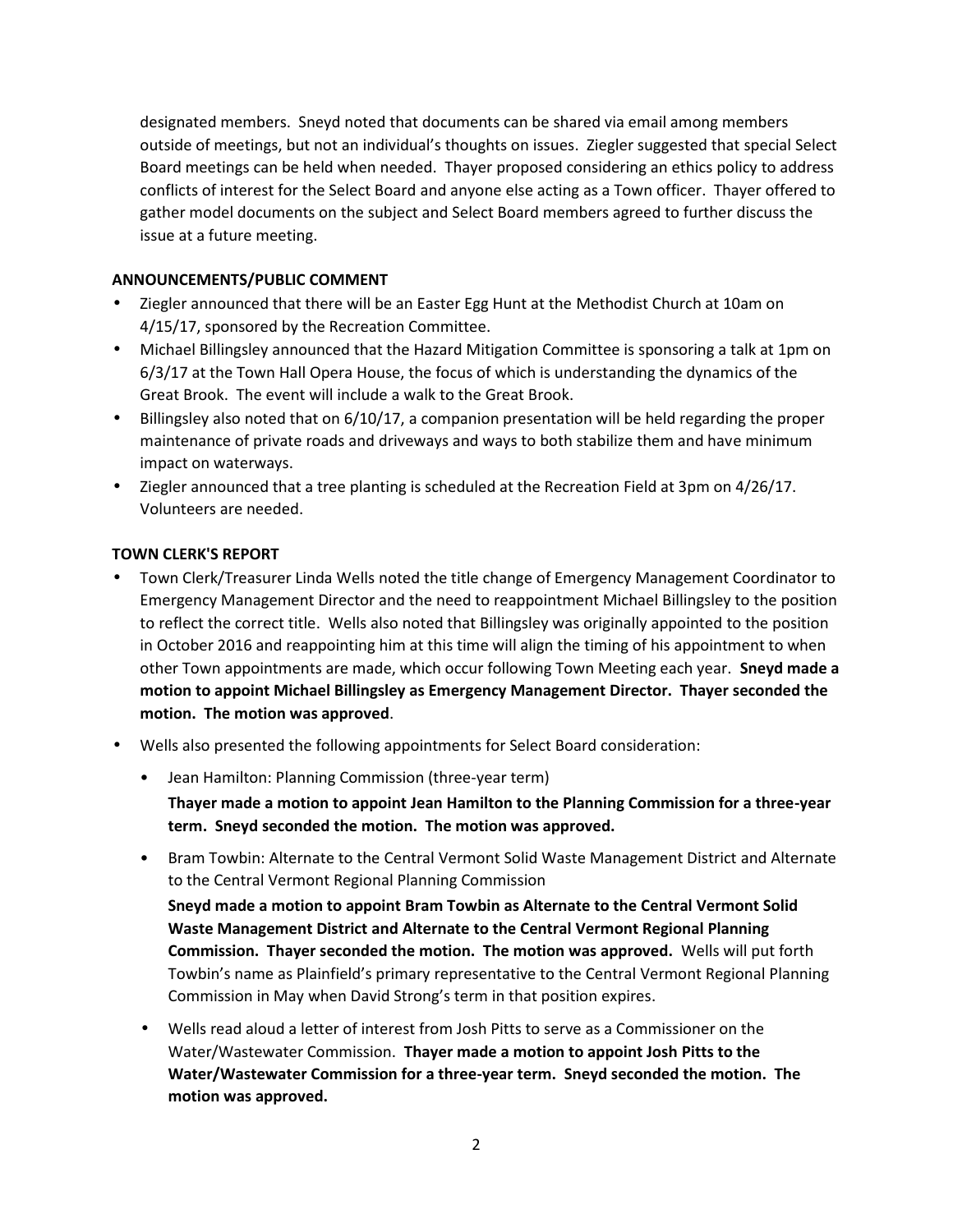- Sneyd presented the following list of Fleet permits for approval:
	- Blue Flame Gas
	- Camp Precast Concrete
	- Connecticut Valley Trucking
	- GK Bisson Trucking
	- GW Tatro Construction
	- Darrell Mathews/Mathews Excavating
	- Gillespie Fuels & Propane
	- Harrison Redi-Mix
	- Marlin Environment dba Hartigan
	- Newton Construction
	- Walker Construction

**Sneyd made a motion to approve the above list of Fleet Permit requests. Thayer seconded the motion.** A brief discussion ensued on what the Town is granting when approving permits. **The motion was approved.**

- Sneyd presented the following Single Vehicle permits for approval:
	- Fred Vance Trucking
	- Haskins and Associates Concrete

# **Sneyd made a motion to approve the above list of Single Vehicle permit requests. Thayer seconded the motion. The motion was approved.**

 Sneyd read aloud a request from Chris Weir and Sarah Dillon, who are renting the Town Hall Opera House for a wedding and reception in July 2017. The couple is requesting approval from the Select Board for their licensed caterer, Positive Pie, to serve a responsible amount of alcohol at the event**. Sneyd made a motion to approve the request for Positive Pie to serve alcohol at the event. Thayer seconded the motion.** A brief discussion followed regarding the Town Hall Opera House's policy on alcohol at events, the timing for filing the catering permit, and other issues surrounding use of the Town Hall Opera House. Sneyd will contact David Strong to discuss sending an approval letter along with other pertinent information. **The motion was approved.**

## **ROAD REPORT**

- Road Foreman Mike Nolan reported on the Road Crew's work fighting mud and snow over the last few months. He noted that with the roads finally drying out, the Crew can do needed grading. Recently installed culverts have been beneficial to road conditions in many areas.
- Ziegler noted the receipt of four bids for the Bean Road box culvert project, which the Town hopes to have done this summer. The bids were as follows:
	- Hebert Excavation Corporation in Williamstown, Vermont for \$195,800
	- DuBois Construction in Middlesex, Vermont for \$165,685
	- Kirk Fenoff and Son Excavating in Danville, Vermont for \$113,000
	- Darrell Mathews Excavating in Waterford, Vermont for \$99,637

Discussion followed on the project duration times of each contractor and the percentage of the Town's share of the State-funded grant for the project, believed to be either 10% or 20%. Road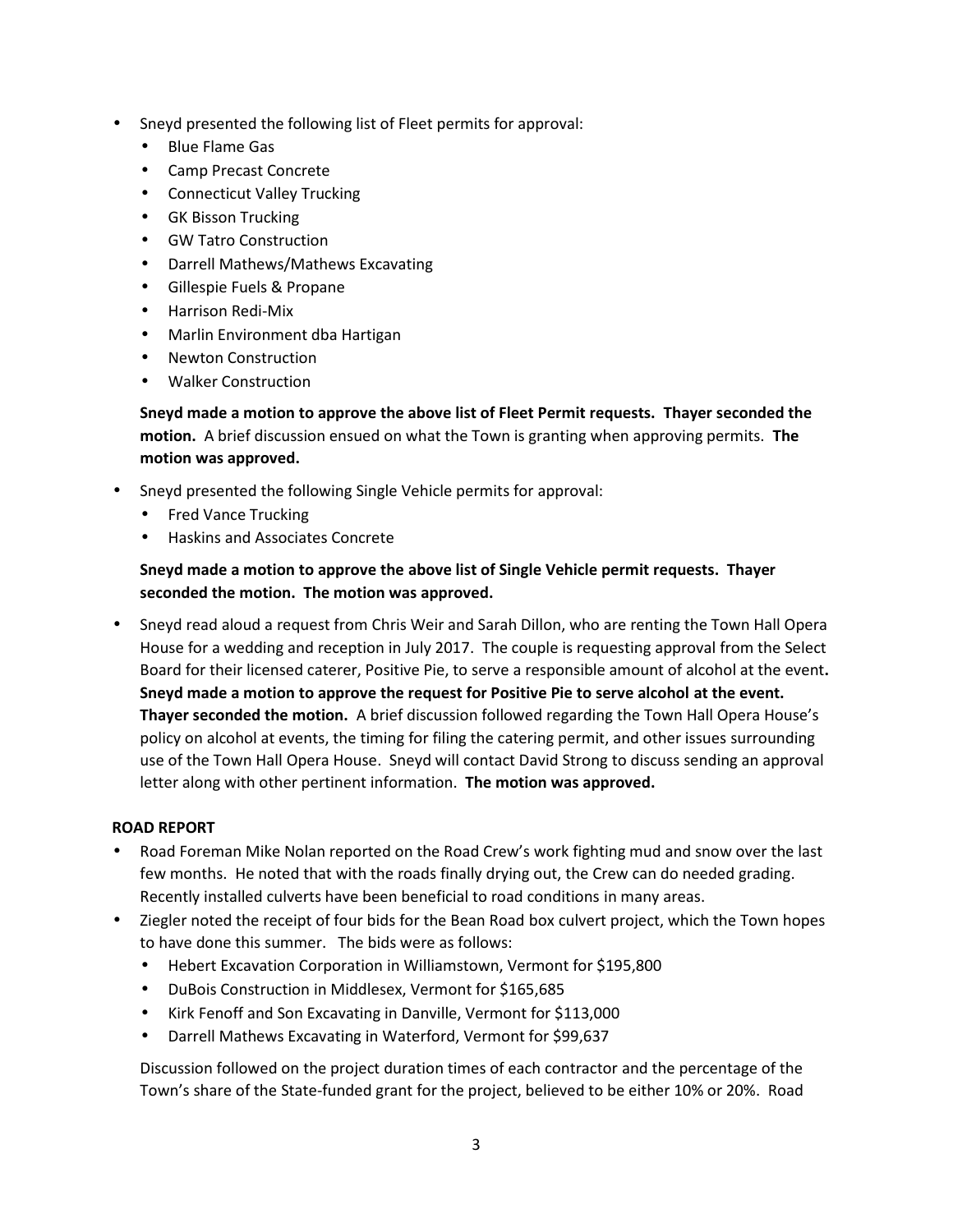Foreman Mike Nolan reviewed the contractors' bids, noting the project engineer's favorable opinion of the lowest-bid contractor, Darrell Mathews Excavating. **Sneyd made a motion to approve Darrell Mathews/Mathews Excavating as the winning bid for Bean Road Town Highway #38 over Mskaskek Brook for \$99,637. Thayer seconded the motion. The motion was approved.** Wells asked for a Select Board member to be appointed to sign the grant if needed. **Sneyd made a motion that Betsy Ziegler be appointed to sign the grant. Ziegler seconded the motion. The motion was approved.**

#### **WEBSITE**

 Sneyd reviewed the idea that the Select Board has been considering of creating a webmaster position and developing a new website for the Town. He has researched an outfit that specializes in municipal websites called GovOffice, and noted the advantages in avoiding a custom-designed site that requires a custom solution every time there is a problem. Sneyd proposed creating a webmaster position and asking the person who fills the position to either work with GovOffice in the development of a site or make a recommendation for a different provider. Discussion ensued regarding the cost involved for the position, the cost for creating and maintaining the website, the available budget, and the possibility of tailoring the site to Plainfield. Sneyd agreed to draft a job description for the webmaster position.

#### **CONSTABLE**

 Both Thayer and Ziegler detailed research they had done on the various issues involved in appointing a Town Constable with law-enforcement authority. Thayer noted that the first step is for the Select Board to decide if the Town's Constable should have law-enforcement authority and, if so, what is involved regarding certification training, financial incentives to thoroughly pre-vet candidates prior to training, supervision requisites, data collection requirements, misconception regarding revenues from ticketing, and the Town's higher insurance costs and liability, and the time involved in getting someone on board. Ziegler noted that she had spoken with various individuals in and around Plainfield knowledgeable in the role of constable and consulted websites of surrounding communities to learn what they are currently doing. She has received feedback from Plainfield residents who do not want the Town's Constable to carry a firearms as well as from others who feel less safe now than they did previously and are concerned about the number of recent break-ins. Ziegler detailed options from the League of Cities and Towns to get a law-enforcement officer in Plainfield as well as insurance costs. Sneyd noted the need to keep the Washington County Sheriff's Department involved and to continue to invite them to Select Board meetings. Mike Carriveau suggested tapping into the law-enforcement experience of retired police officers looking for part time work. Andy Robinson suggested contracting with Washington County Sheriff's Department for more hours to avoid the liability issues present with an individual working explicitly for the Town. Thayer suggested inviting State Representative Janet Ancel to discuss possible solutions to similar issues that other towns are experiencing. Sneyd noted that he has heard from residents that they are satisfied with the system of moral authority that the current Constable now has and suggested drafting and posting a job description to seek applicants sooner than later to respect current Constable George Cushing's desire to step down from the position. Jean Hamilton stated that she hopes that input can be gathered from the community at large and that the issue not be considered in the abstract based on only the experiences of a few. Laurie Veatch related an instance where an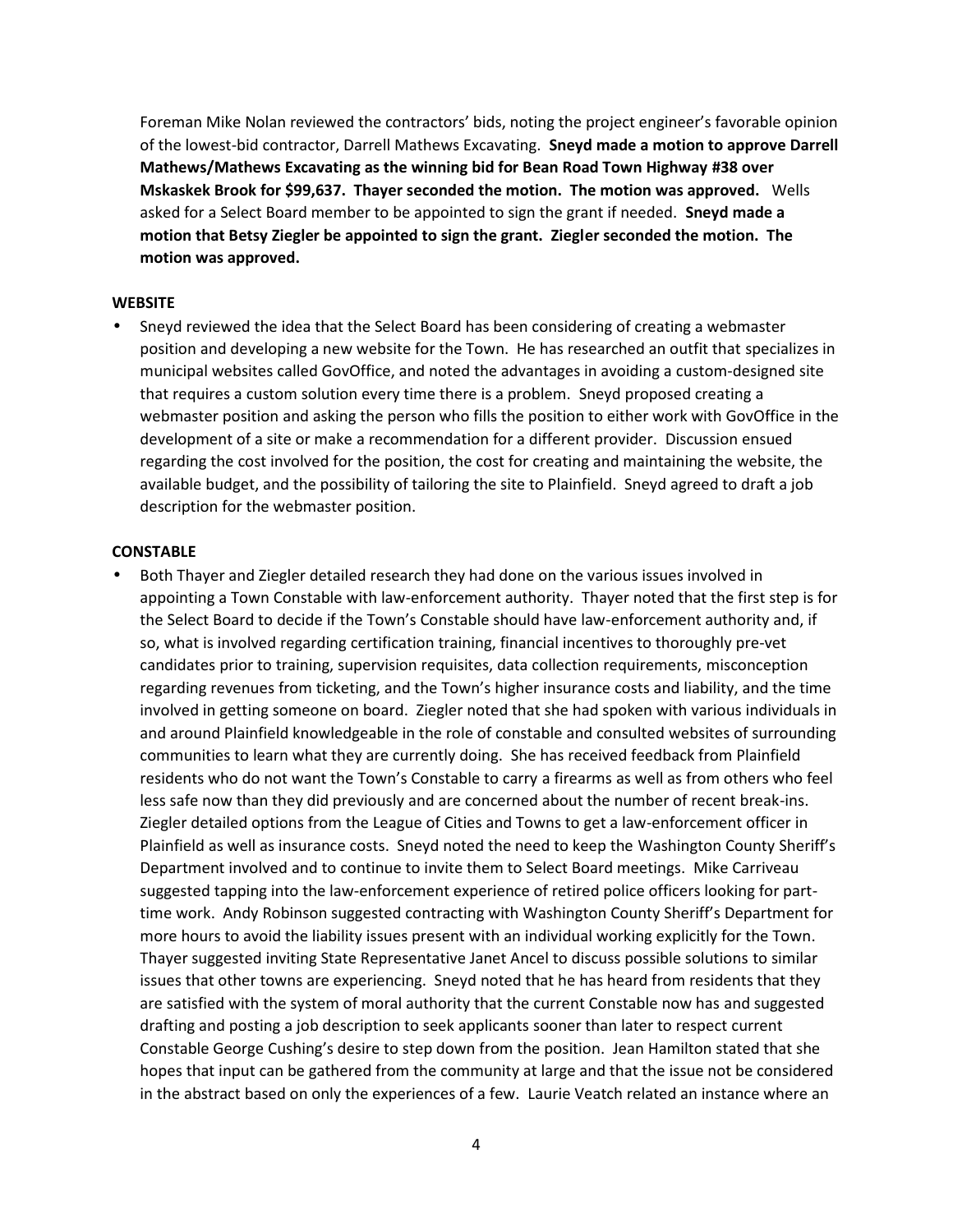attempt was made to break into her house and Cushing was instrumental in stopping the perpetrators from forcefully entering. Thayer noted that Cushing was planning to move out of town soon, therefore steps should be taken as soon as possible to get someone in the position as it now stands. Thayer agreed to draft a job description.

## **UPDATE ONGOING TOWN PROJECTS**

 Sneyd suggested tabling the discussion of ongoing Town projects until the next meeting when David Strong would be present.

## **SANCTUARY TOWN**

- Thayer read aloud a draft of a letter from the Plainfield Select Board to Vermont's Congressional Delegation noting the passage of a warned article regarding Plainfield declaring itself a Sanctuary Town at Town Meeting. The letter called for the Vermont Delegation to work vigorously for just immigration reform and requested that from time to time it keep the Town informed regarding the matter. **Thayer made a motion to approve the letter to be sent to the Vermont Congressional Delegation. Sneyd seconded the motion. The motion was approved.**
- Thayer presented draft language detailing how the Town might incorporate the intent of the resolution into policy without using the term "sanctuary," which she considered a trigger word. Discussion followed, including adding sexual orientation and immigration status to the list of groups; whether the Town can direct the behavior of non-employees, i.e., elected and appointed officials; and asking the State's Attorney General and the American Civil Liberties Union to review thedraft policy. Resident Mike Carriveau made a statement that he and other residents opposed to Plainfield's Sanctuary Town status declare that they will not be liable nor culpable for any civil or criminal actions taken by the Town or State in violation of Federal immigration laws. In addition, any funding that may be rescinded as a consequence of not complying with Federal law will be borne only by municipal officials and residents who support of sanctuary status. Michael Billingsley noted the distinction between "undocumented" and "illegal" immigrants and related his past experience as an undocumented immigrant who might not have reported a crime for fear of deportation. Sneyd suggested softening the proposed policy by replacing some of the "shall not" terminology with more toned-down language as well as removing the section that deals with retaining individuals, noting that no one has the power to do that now anyway. In response to Carriveau's statement, and citing the example of Federal wetlands regulations, Thayer noted that there is a lot of Federal law that is not complied with and the question is how to use our limited Town's resources most efficiently. Stating that she was not quite ready to sign the draft policy document, Ziegler noted her discomfort with asking Town employees to do something that they might feel is in violation of the law. Thayer asserted that there was nothing in the draft policy in violation of State or Federal law. It was decided to continue the discussion at the next meeting.

#### **MINUTES**

- After noting a misspelled name in the 3/7/17 Town Meeting minutes, **Sneyd made a motion to approve the minutes from the 3/7/17 Town Meeting as amended. Ziegler seconded the motion. The motion was approved.**
- **Sneyd made a motion to approve the minutes from the 3/27/17 Select Board meeting as written. Thayer seconded the motion. The motion was approved.**